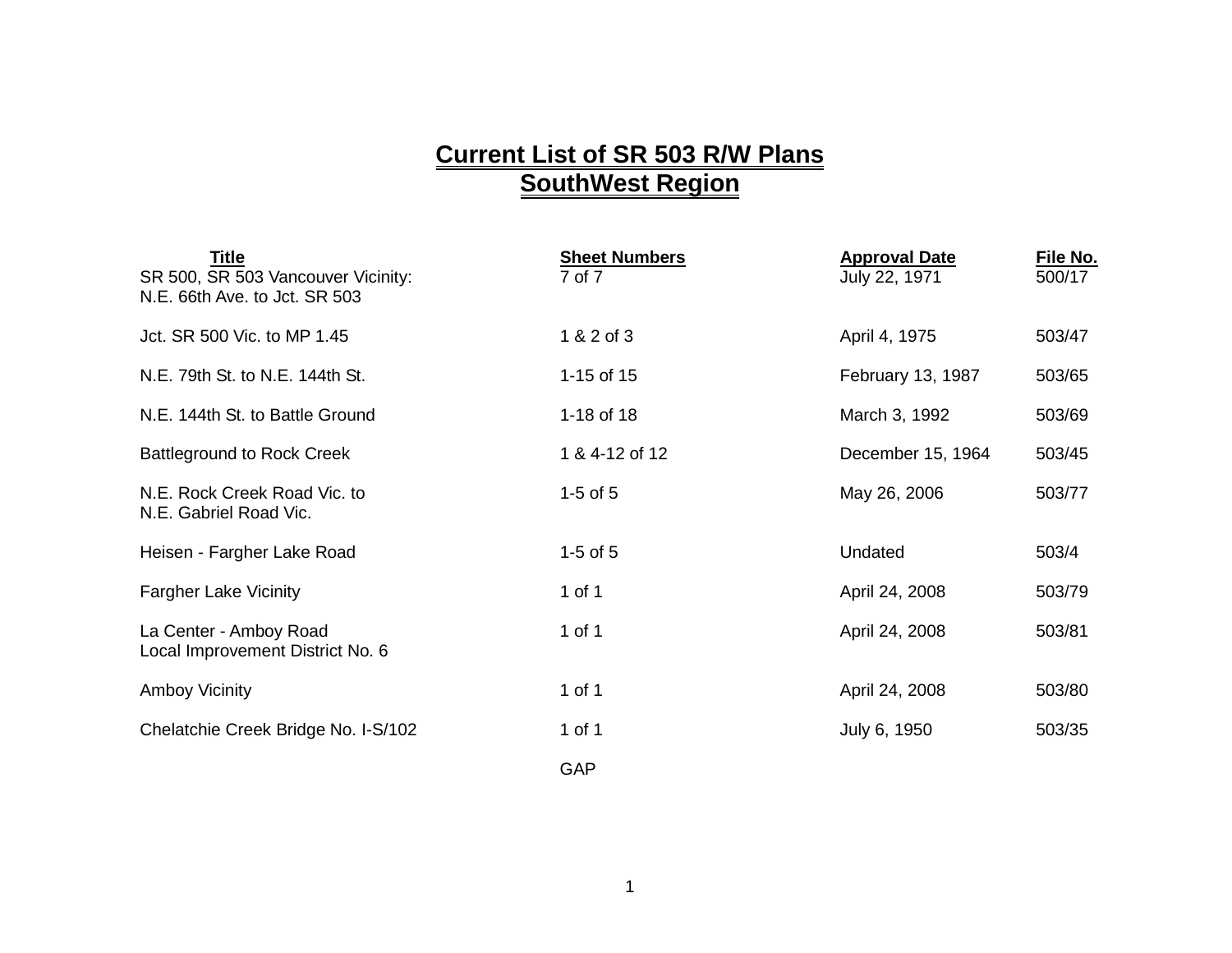| <b>Protzman Road East</b>         | 1 & 2 of 2   | February 8, 1955  | 503/37 |
|-----------------------------------|--------------|-------------------|--------|
| J.A. Gillett Road                 | 1 of 1       | April 24, 2008    | 503/82 |
|                                   | GAP          |                   |        |
| MP 26.19 to MP 26.52              | $1$ of $1$   | June 14, 1952     | 503/55 |
|                                   | GAP          |                   |        |
| <b>Yale Bridge Vicinity</b>       | 1 of 1       | March 27, 1962    | 503/44 |
|                                   | GAP          |                   |        |
| <b>Yale Yacolt Road Revision</b>  | 1 of 1       | Undated           | 503/13 |
| Yale - Yacolt Rd.                 | 1 of 1       | Undated           | 503/11 |
| Frazier Rd. Intersection Vicinity | $1$ of $1$   | April 5, 1991     | 503/70 |
| Yale Junction Southerly           | $1$ of $1$   | November 13, 1957 | 503/41 |
| Cougar to Yale                    | 1 & 2 of 2   | March 19, 1946    | 503/27 |
| Rock Creek to Yale                | 1-9 of 9     | January 28, 1958  | 503/43 |
| <b>Ariel to Rock Creek</b>        | 1-12 of 12   | November 26, 1957 | 503/39 |
| <b>Staples Creek to Ariel</b>     | 1-10 of 10   | December 11, 1956 | 503/42 |
| <b>Woodland East</b>              | $1-4$ of $5$ | June 26, 1951     | 503/31 |
| <b>Ross Road Vicinity</b>         | 1 of 1       | December 12, 1983 | 503/60 |